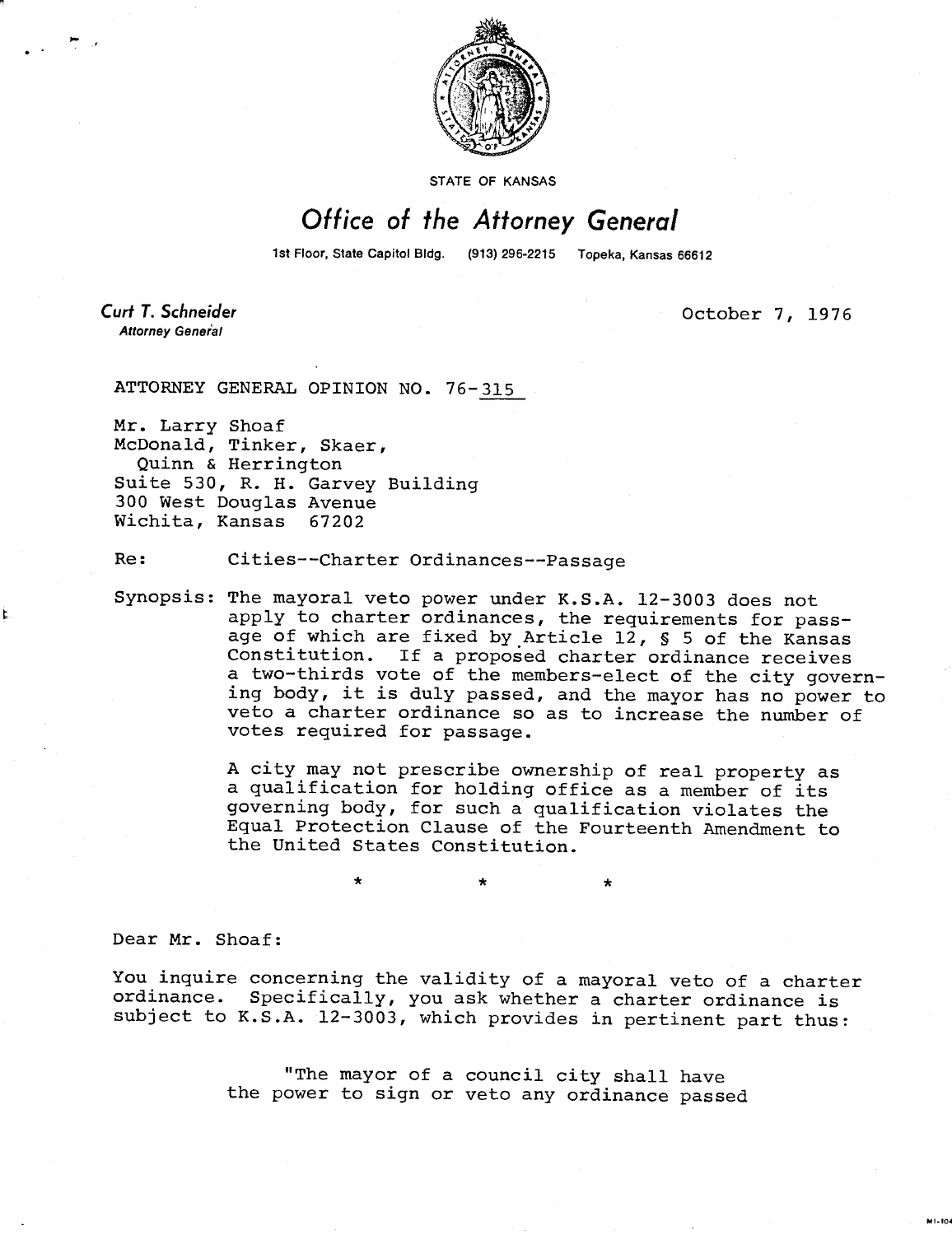Mr. Larry Shoaf Page Two October 7, 1976

> by the council . . . . Any ordinance vetoed by the mayor, may be passed over the veto by a vote of three-fourths (3/4) of the whole number of councilmen elected, notwithstanding the veto: Provided, That if the mayor does not sign his or her approval of the ordinance, or return the same with his or her veto, stating his or her objection in writing, on or before the next regular meeting of the council, the ordinance shall take effect without the mayor's signature, such fact to be endorsed by the city clerk on the ordinance and at the end of the ordinance as entered in the 'ordinance book.'"

The procedure for the enactment of charter ordinances is prescribed by Article 12, § 5(c) of the Kansas Constitution. Thereunder, enactment of a charter ordinance requires a "two-thirds vote of the members-elect of the governing body of such city." The legislature, obviously, can neither reduce nor enlarge this requirement.

K.S.A. 12-3003 was part of a 1959 enactment dealing generally with city ordinances. The home rule amendment was not passed upon by the people until the November, 1960, general election. The 1959 statutory enactment contains no reference whatever to charter ordinances, and it was designed, in my judgment, to address the only kind of ordinance then thought to be recognized in Kansas, charter ordinances then being unknown. The requirements for passage for charter ordinances are fixed by the constitution at two-thirds of the members of the governing body. That requirement may not be enlarged by, for example, a statutory provision mandating a three-fourths vote in order to override a mayoral veto.

Under Article 12, § 5(c), upon receiving a two-thirds vote of the membership of the governing body, a proposed charter ordinance is duly passed. In my judgment, that requirement is unchanged by K.S.A. 12-3003, and this latter provision is simply inapplicable to charter ordinances. If a proposed charter ordinance receives a two-thirds vote of the governing body, it is duly passed, whether the mayor votes for or against it, in my judgment, and there exists no veto power over charter ordinances.

It is my understanding that the ordinance which has prompted this question is proposed charter ordinance no. 1-A, which provides, in pertinent part, that "no person shall be eligible to the office of councilman who is not at the time of his election or appointment an actual resident landowner of the ward for which he is elected or appointed." This property qualification for office raises the most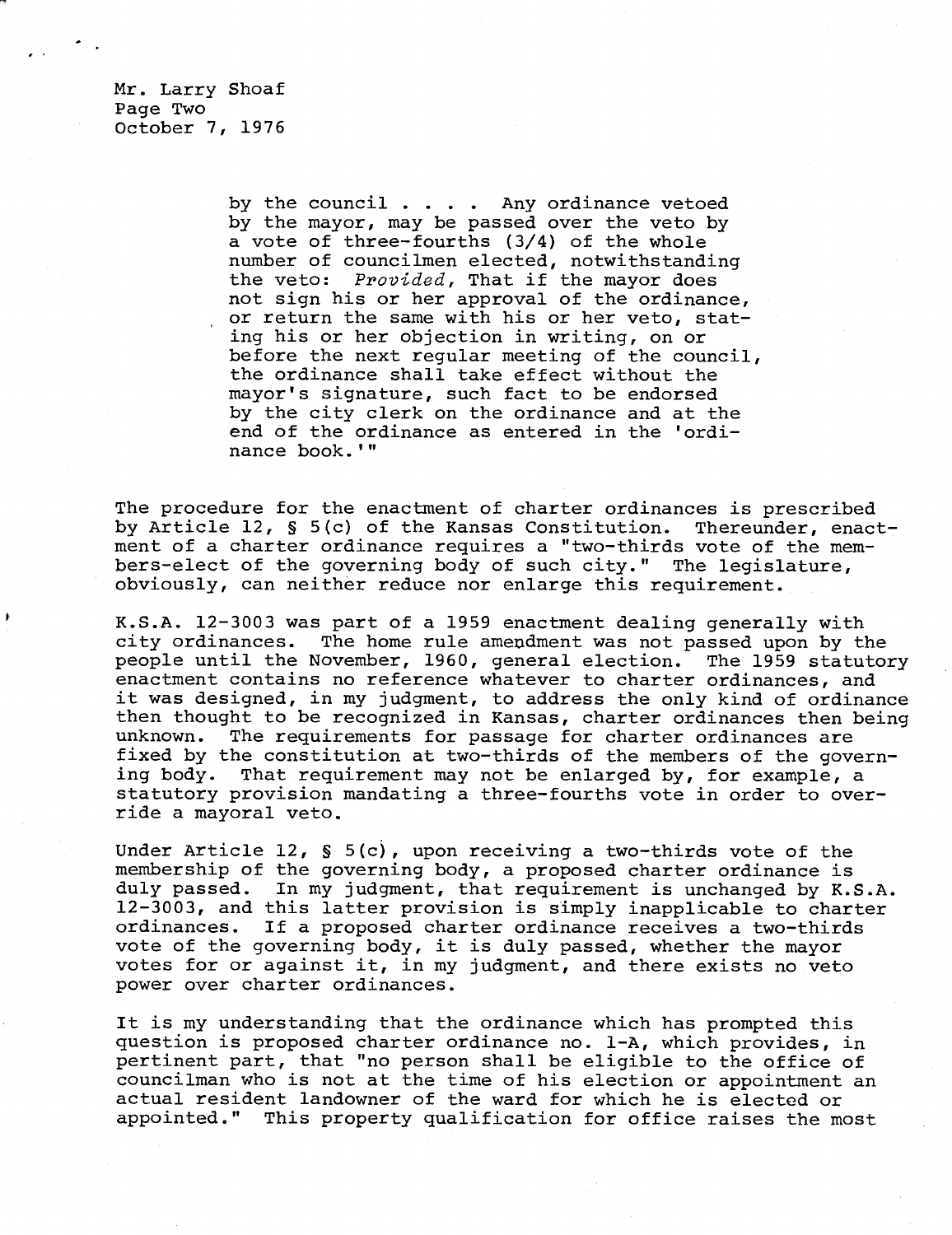Mr. Larry Shoaf Page Three October 7, 1976

serious constitutional questions. Although you have not inquired concerning this provision in your letter, I cannot overlook the serious potential discrimination which may result if this ordinance is enacted.

The constitutional weakness of this provision is directly analogous to that considered in Bullock v. Carter, 405 U.S. 134, 31 L. Ed. 2d 92, 92 S. Ct. 849 (1972) where the Court considered the constitutionality of the Texas filing-fee system, which required filing fees such as \$1,424.60 for a county commissioner position and \$6,300 for a county judgeship. The question presented there was stated thus:

> "whether a state law that prevents potential candidates for public office from seeking the nomination of their party due to their inability to pay a portion of the cost of conducting the primary election is state action that unlawfully discriminates against the candidates so excluded or the voters who wish to support them." 405 U.S. at 141.

At the outset, the Court questioned what standard of review should be applied to the filing fee requirements,  $i.e.$ , whether it should be sustained if it were shown to have merely some rational basis, or whether the state must demonstrate that the high fees were reasonably necessary to accomplish some legitimate state object:

> "The threshold question to be resolved is whether the filing-fee system should be sustained if it can be shown to have some rational basis, or whether it must withstand a more rigid standard of review.

> > $\star$

 $\star$ 

\*

The initial and direct impact of filing fees is felt by aspirants for office, rather than voters, and the Court has not heretofore attached such fundamental status to candidacy as to invoke a rigorous standard of review. However, the rights of voters and the rights of candidates do not lend themselves to neat separation; laws that affect candidates always have at least some theoretical, correlative effect on voters. Of course, not every limitation or incidental burden on the exercise of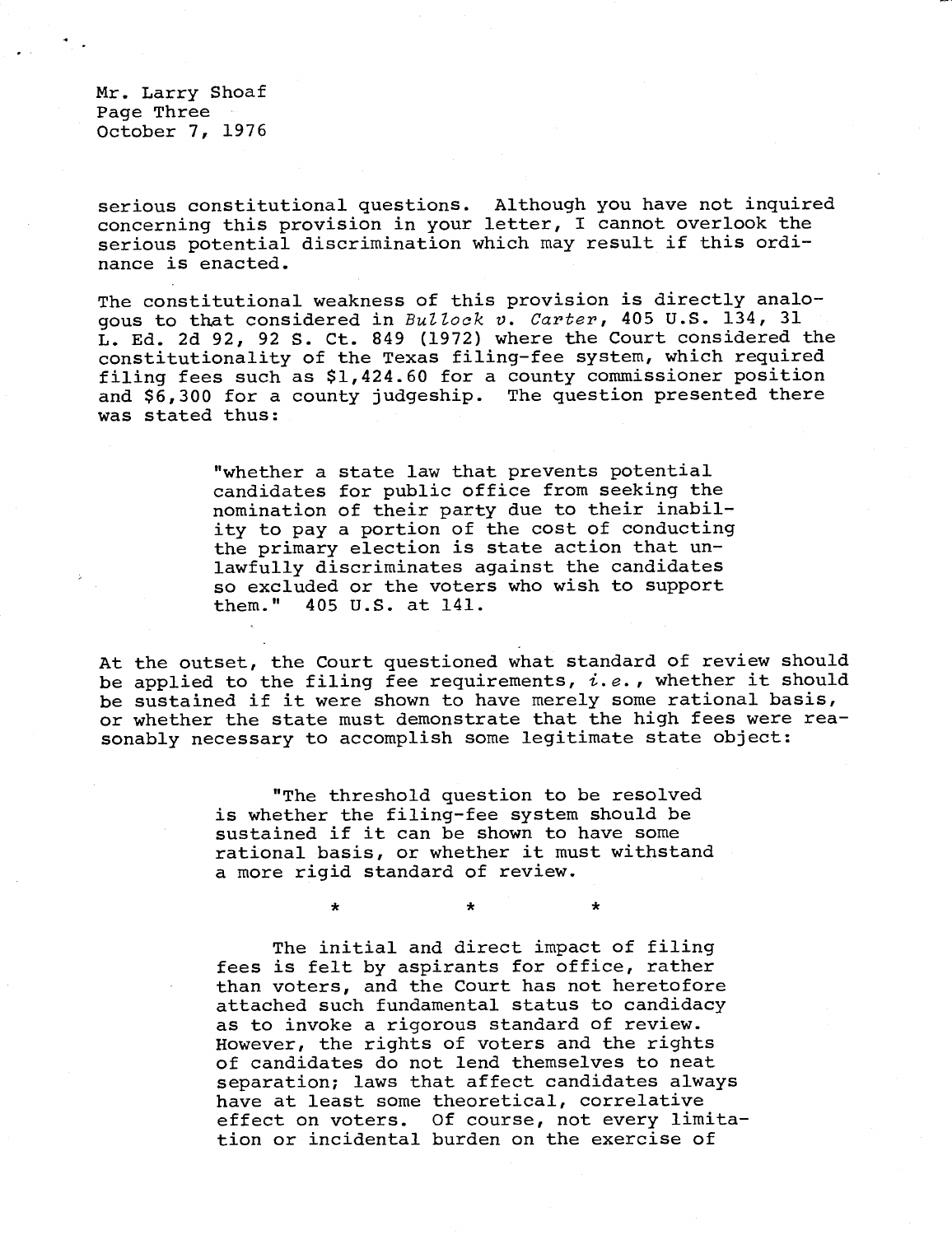Mr. Larry Shoaf Page Four October 7, 1976

> voting rights is subject to a stringent standard of review. . . . Texas does not place a condition on the exercise of the right to vote, nor does it quantitatively dilute votes that have been cast. Rather, the Texas system creates barriers to candidate access to the primary ballot, thereby tending to limit the field of candidates from which voters might choose. The existence of such barriers does not of itself compel close scrutiny. . . . In approaching candidate restrictions, it is essential to examine in a realistic light the extent and nature of their impact on voters." 405 U.S. at 142-143.

Assessing that impact in a realistic light, the Court concluded that the fee system did, indeed, have a "patently exclusionary character." The excessive fees effectively precluded those potential candidates lacking personal wealth or affluent backers from the ballot, and thus had a "real and appreciable impact" on the exercise of the franchise by the voters. Because of this real and direct impact upon the rights of voters, the Court concluded that the state must show that the filing fees were "reasonably necessary to the accomplishment of legitimate state objectives in order to pass constitutional muster." 405 U.S. at 144. After an extended discussion of the proferred justifications for the state, the Court held it invalid.

The property qualifications sought to be imposed by this ordinance is patently exclusionary. A very substantial proportion of the registered voters of the community are excluded from eligibility for public office of the city because of a qualification based upon wealth, and more particularly, a particular kind of wealth, ownership of real property. Attempts to exclude from the franchise those who do not own property or do not pay taxes on property have consistently sought to be defended on the ground that such persons are more directly affected by governmental actions, and are thus entitled to an especial voice therein. Such a qualification for voting for members of a school board was invalidated in Kramer  $v$ . Union Free School District, 395 U.S. 621, 23 L. Ed. 2d 583, 89 S. Ct. 1886 (1969). Clearly, if the city sought to impose a property qualification for electors, it would fail under the Equal Protection Clause of the Fourteenth Amendment to the United States Constitution, as completely indefensible. A like qualification, applicable not to voters but to candidates, which has a real and substantial impact upon exercise of the franchise, as is the case